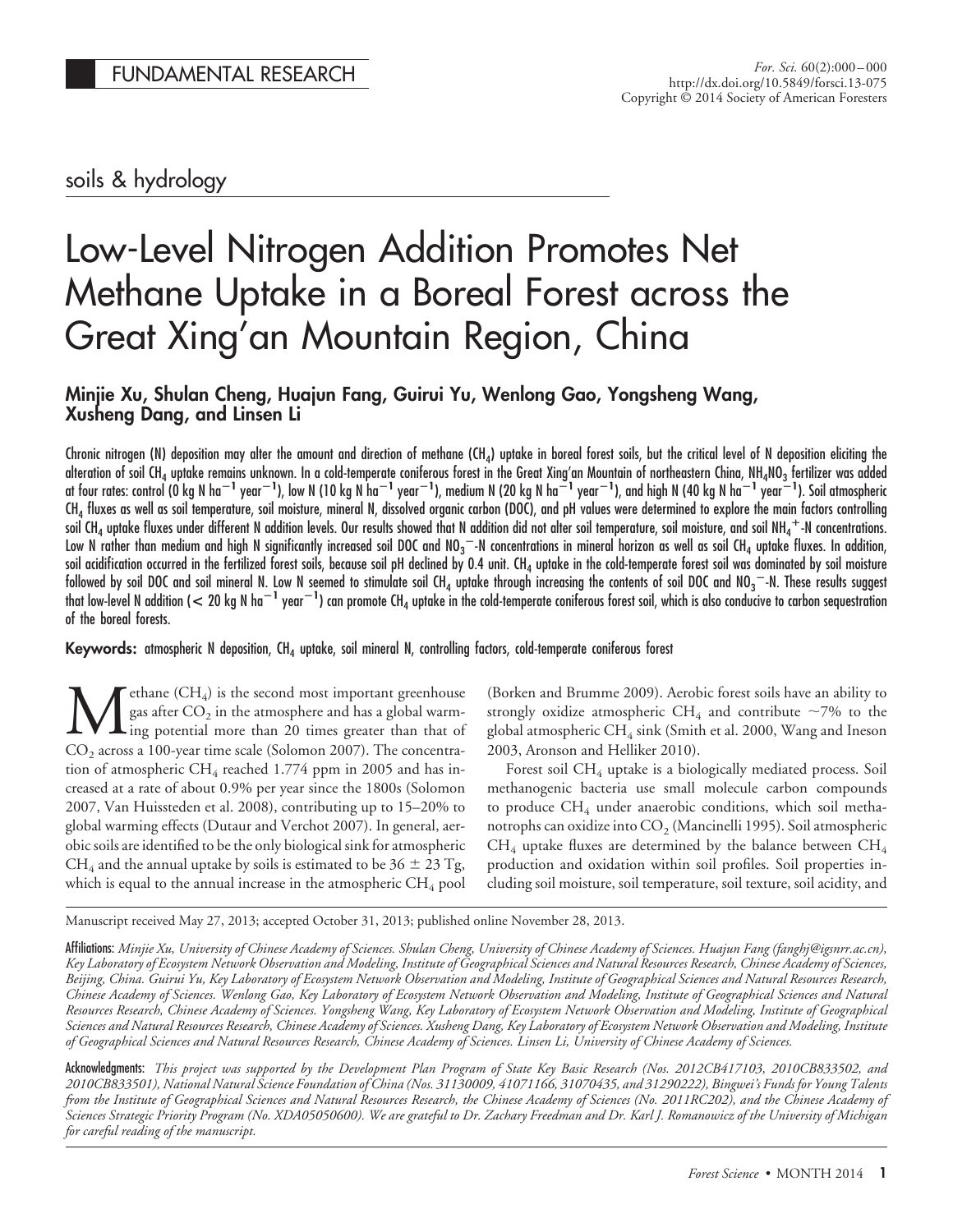nitrogen (N) availability can affect the  $CH_4$  uptake fluxes from forest soils (Borken and Brumme 2009).  $CH_4$  uptake fluxes from forest soils are highly regulated by the availability of soil mineral N, including enhancement (Maljanen et al. 2006), no change (Whalen and Reeburgh 2000, Saari et al. 2004), and inhibition (Steudler et al. 1989, Adamsen and King 1993, Gulledge et al. 2004, Ambus and Robertson 2006, Galloway et al. 2008, Zhang et al. 2008). The increases in both soil  $NH_4^+$  and  $NO_3^-$  concentrations induced by N deposition inhibits soil  $CH_4$  oxidation and uptake (Steudler et al. 1989, Gulledge et al. 1997, Wang and Ineson 2003, Reay and Nedwell 2004). However, the relative contributions of soil  $\mathrm{NH}_4^+$ and  $\mathrm{NO_3}^-$  accumulation to  $\mathrm{CH_4}$  uptake fluxes from forest soils are unclear, and the underlying mechanisms are not well understood (Bodelier and Laanbroek 2004).

The boreal forest, the second largest forest biome after the tropical forest, accounts for 14.5% of the earth's continental surface (Gower et al. 2001). Furthermore, well-drained boreal forest soils are important in atmospheric  $CH_4$  uptake (Whalen et al. 1991). In the boreal forest soils, N is primarily bound in organic matter and mineral N content generally accounts for less than 1% of total soil N content (Saari et al. 2004, Fang et al. 2010). Moreover, rates of N mineralization are very slow in boreal forest soils as a result of low soil temperature and low soil pH as well as poor-quality litter (Fang et al. 2010). Whether chronic low-level N deposition will alter the  $CH<sub>4</sub>$  uptake rates in boreal forest soils remains controversial. For example, N input at a rate of 140 kg (NH<sub>4</sub>)<sub>2</sub>SO<sub>4</sub>-N ha<sup>-1</sup> had no impact on  $CH_4$  sink strength in an Alaskan boreal forest soil, which was consistent with a similar observation from a 3-year  $NH_4\rm{NO}_3$ addition experiment at a rate of 60 kg N  $ha^{-1}$  year<sup>-1</sup> in a spruce forest (Gulledge et al. 1997, Whalen 2000). Conversely, continuous  $NH<sub>4</sub>NO<sub>3</sub>$  addition in a spruce forest soil for three growing seasons led to an increased CH<sub>4</sub> uptake rate in situ of 16.3% (Maljanen et al. 2006). To some degree, these contrary results may reflect different responses of soil methanotrophs to low- and high-dose N fertilizer addition (Whalen and Reeburgh 2000). Therefore, it is necessary to better understand the responses of  $CH_4$  uptake in boreal forest soils to chronic N deposition (Whalen and Reeburgh 2000, Galloway et al. 2008).

So far, the effects of N addition on  $CH_4$  uptake from the boreal forest soils in Northeast China have not been well documented, and the relation of soil  $CH_4$  flux to soil environmental variables under increasing N regimes is not well understood. In this study, we report the early responses of soil  $CH_4$  uptake to low-level N addition in a cold-temperate coniferous forest. Our specific aims were to investigate the effects of different N addition levels on soil properties and  $CH_4$  uptake and to explore the main factors controlling soil  $CH_4$ uptake under different N addition levels.

#### **Materials and Methods Site Description**

This study was conducted at the Genhe Boreal Forest Station in Inner Mongolia (50°49' - 50°51' N, 121°30' - 121°31' E). The station is located on the western slope of the Great Xing'an Mountains, with an average elevation of 826 m and an average slope of 3°. This site is characterized by its cold-temperate humid climate with a mean annual temperature of  $-5.4^{\circ}$  C and mean annual precipitation (MAP) of 580 mm. Rain accounts for 80% of MAP and mainly occurs from May to September. Snowfall ranges from 20 to 40 cm, occurring from the end of September to early May, accounting for 20% of the total MAP. The vegetation type is cold-temperate coniferous forest with stand age of about 200 years, dominate species being *Larix gmelinii*, *Betula platyphylla*, *Ledum palustre*, *Rhododendron simsii*, and *Vaccinium vitis-idaea*. Soils are classified as a haplic podzol (International Union of Soil Science Working Group 2006) developed on granite parent material. The average thicknesses of the organic and mineral layers are 10 and 20 cm, respectively. Soil physical and chemical properties for the organic and mineral layers are summarized as follows: soil organic matter contents range from 10 to 30%, total N contents range from 2.9 to 4.7  $g \text{ kg}^{-1}$ , total phosphorus contents range from 0.5 to 1.1 g  $\text{kg}^{-1}$ , pH values range from 4.5 to 6.5, and soil bulk density ranges from 0.15 to 0.74 g  $cm^{-3}$  (Fang et al. 2010).

#### **Experimental Design**

The N addition experiment was a randomized complete block design with three replicates. Referring to the atmospheric N deposition rate (8.5 kg  $\rm N\,ha^{-1}\,year^{-1})$  (Lü and Tian 2007) in the Great Xing'an Mountain region, ammonium nitrate  $(NH<sub>4</sub>NO<sub>3</sub>)$  fertilizer was added as four rates: control (0 kg N ha $^{-1}$  year $^{-1}$ ), low N (10 kg N ha $^{-1}$  year $^{-1}$ ), medium N (20 kg  $\rm\dot{N}$  ha $^{-1}$  year $^{-1}$ ), and high N (40  $\text{kg N} \text{ ha}^{-1} \text{ year}^{-1}$ ). The three treatments were set to simulate the changes in carbon (C) and N cycles in the boreal forest ecosystems under the scenarios of atmospheric N deposition being increased by 1, 2, and 4 times in the future. Each plot was 20 m by 10 m, with a 10-m buffer zone being set between plots. During the growing season (May-October), 95.2, 190.4, and 380.8 g of  $NH_4NO_3$ fertilizers were weighed and dissolved in 40 L of water and then were evenly sprayed onto each low, medium, and high N plot at the first of each month, respectively. Control plots were treated with equal amounts of water, which is equivalent to an increase in annual precipitation of 1.2 mm.

#### **Measurements of Soil Temperature, Moisture. and CH<sub>4</sub> Uptake Fluxes**

The net exchange flux of soil  $CH_4$  was measured 3 times per month using a static chamber and gas chromatograph technique. A chamber (50 cm in length, 50 cm in width, and 40 cm in height) and a collar (50 cm in length, 50 cm in width, and 10 cm in height) made from stainless steel was placed at each plot. The collar was inserted into the ground, to which an insulating polystyrene material was used to cover the chamber to avoid a rapid increase in chamber temperature. Soil CH<sub>4</sub> flux measurements started in early June, and all gas samples were collected between 9:00 and 11:00 am (China Standard Time) (Wang and Wang 2003). After the chamber was closed, gas samples were taken using a 100-ml plastic syringe at intervals of 0, 10, 20, and 30 min at each plot. All gas samples were then injected into a gas chromatograph (Agilent GC-7890A, equipped with a stainless steel column (1⁄8 outside diameter by 2 m long) packed with 13X molecular sieve (60/80 mesh) and a flameionization detector (detector temperature, 250° C; oven temperature, 55° C; carrier gas, N<sub>2</sub> at 30 ml min $^{-1}$ ; burning gas, purified H<sub>2</sub> at 30 ml min $^{-1}$ , and synthetic air, 400 ml min $^{-1}$ ) to determine CH $_4^{\rm T}$ concentrations within 24 hours. The soil  $CH<sub>4</sub>$  uptake rates were calculated according to Wang and Wang (2003). In addition to gas sampling, we also measured atmospheric temperature, both inside the chamber and 10 cm below ground using a JM624 electronic thermometer (JinMing Instrument Co., Ltd.), and measured soil water content in the upper 10-cm horizon using a TDR200 soil moisture meter (Spectrum Technologies).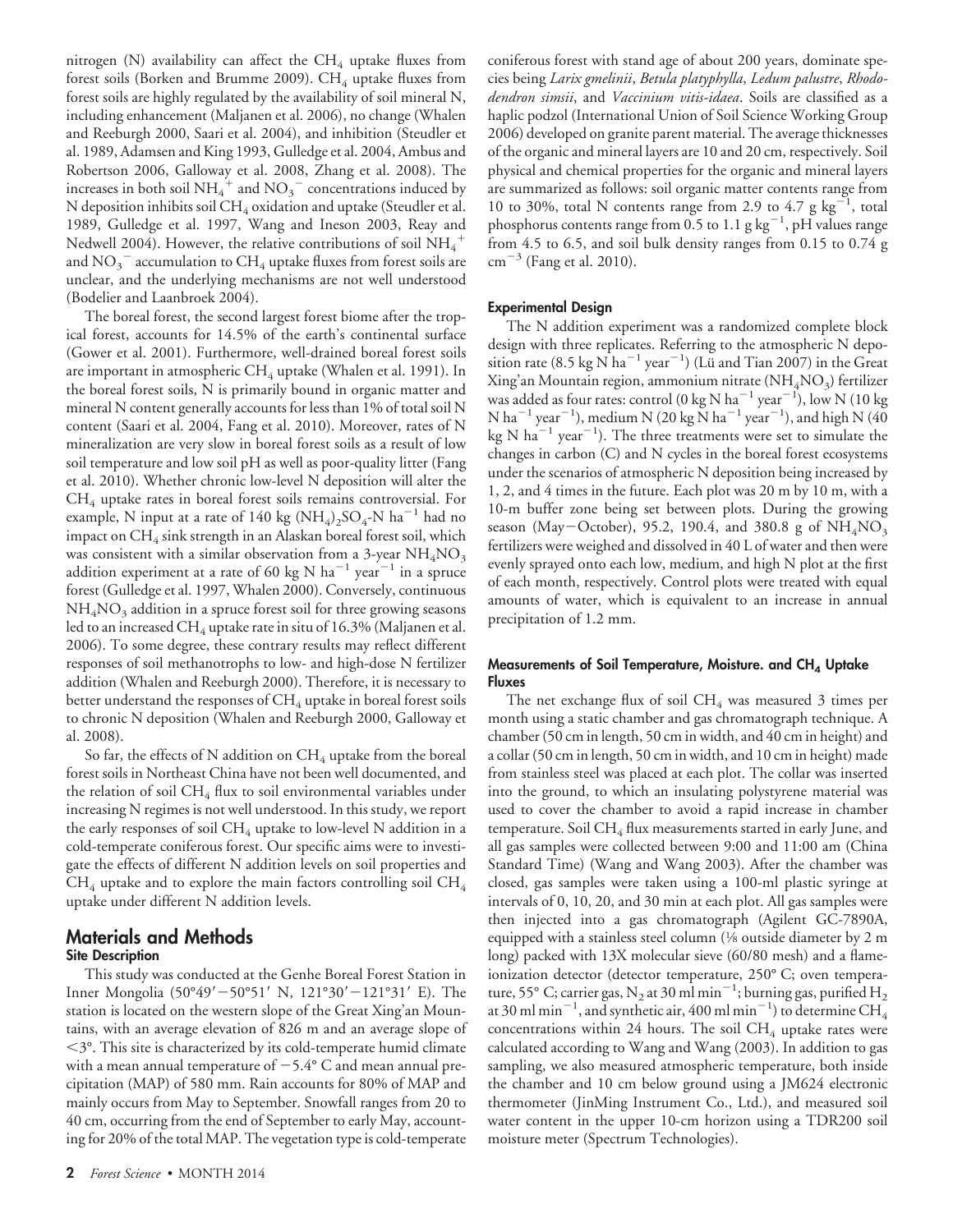

Figure 1. Monthly variations in soil temperature (a and b), soil moisture (c and d), and soil CH<sub>4</sub> fluxes (e and f) and their responses to **N addition levels. The data in columns represent the means and SEs of the whole growing season. Different letters above the columns indicate significant differences between N levels.**

#### **Soil Sampling and Analysis**

On the 15th day of each month during the growing season of 2010, soil samples in organic (Oe/Oa) and mineral horizons (A) were collected. After the surface organic horizon was removed, mineral soil samples were taken using a 2.5-cm diameter corer to the depth of 10 cm at each plot and were transported to the laboratory in chilled polystyrene boxes. In the laboratory, soil samples were sieved through a 2-mm sieve to remove stones and roots and were then stored at  $4^{\circ}$  C before analysis. Soil NH<sub>4</sub><sup>+</sup>-N and NO<sub>3</sub><sup>-</sup>-N concentrations were determined by colorimetry on a continuous flow AA3 AutoAnalyzer (Bran Luebbe) (Fang et al. 2012). Soil dissolved organic matter was extracted as described previously by Jang et al. (2011), and then its C concentration was measured using the FlashEA 1112 total organic carbon analyzer (Elementa). Soil pH values in the 0–10 cm mineral horizon were determined using a pH meter (S20K; Mettler Toledo) with the soil/water ratio of 1:2.5.

#### **Statistical Analyses**

Repeated-measures multivariate analysis of variance (ANOVA) was applied to examine the difference in soil properties and soil  $\rm CH_{4}$ uptake fluxes for different levels of N addition. Comparisons of the means were conducted using Tukey's honestly significant difference test. Standardized regression analysis was used to analyze the rela-

tionships between soil  $CH_4$  uptake fluxes and soil properties including soil temperature, moisture, mineral N, dissolved organic carbon (DOC), and pH with the N addition levels as categorical variables (Fang et al. 2012). All statistical analyses were performed using SPSS software (version 16.0; SPSS, Inc.). In addition, SigmaPlot software (version 10.0) was applied for statistical graphics. Statistical significant differences were accepted at  $P \leq 0.05$  unless otherwise stated.

#### **Results**

#### **Soil Temperature, Moisture, and CH<sub>4</sub> Uptake Fluxes**

There were significant seasonal variations in  $0-10$  cm soil temperature and soil moisture ( $P < 0.001$ ) (Figure 1a-d; Table 1). The peak soil temperature in 0–10 cm depth occurred at the end of July (Figure 1a). N addition did not alter the average soil temperature, which ranged from 8.7° C at low N plots to 9.3° C at high N plots  $(P = 0.15)$  (Figure 1b; Table 1). Three peaks in soil moisture content occurred in early June, mid-July, and mid-August, corresponding to the periods of snowmelt in June and rain events in July and August, respectively (Figure 1c). There was no significant difference in soil moisture among N addition treatments ( $P = 0.46$ ) (Table 1).

The cold-temperate coniferous forest soil was a net sink for atmospheric  $CH_4$  during the growing season, with the measured CH<sub>4</sub> uptake fluxes ranging from 20.0 to 105.3  $\mu$ g CH<sub>4</sub> m<sup>-2</sup> h<sup>-1</sup>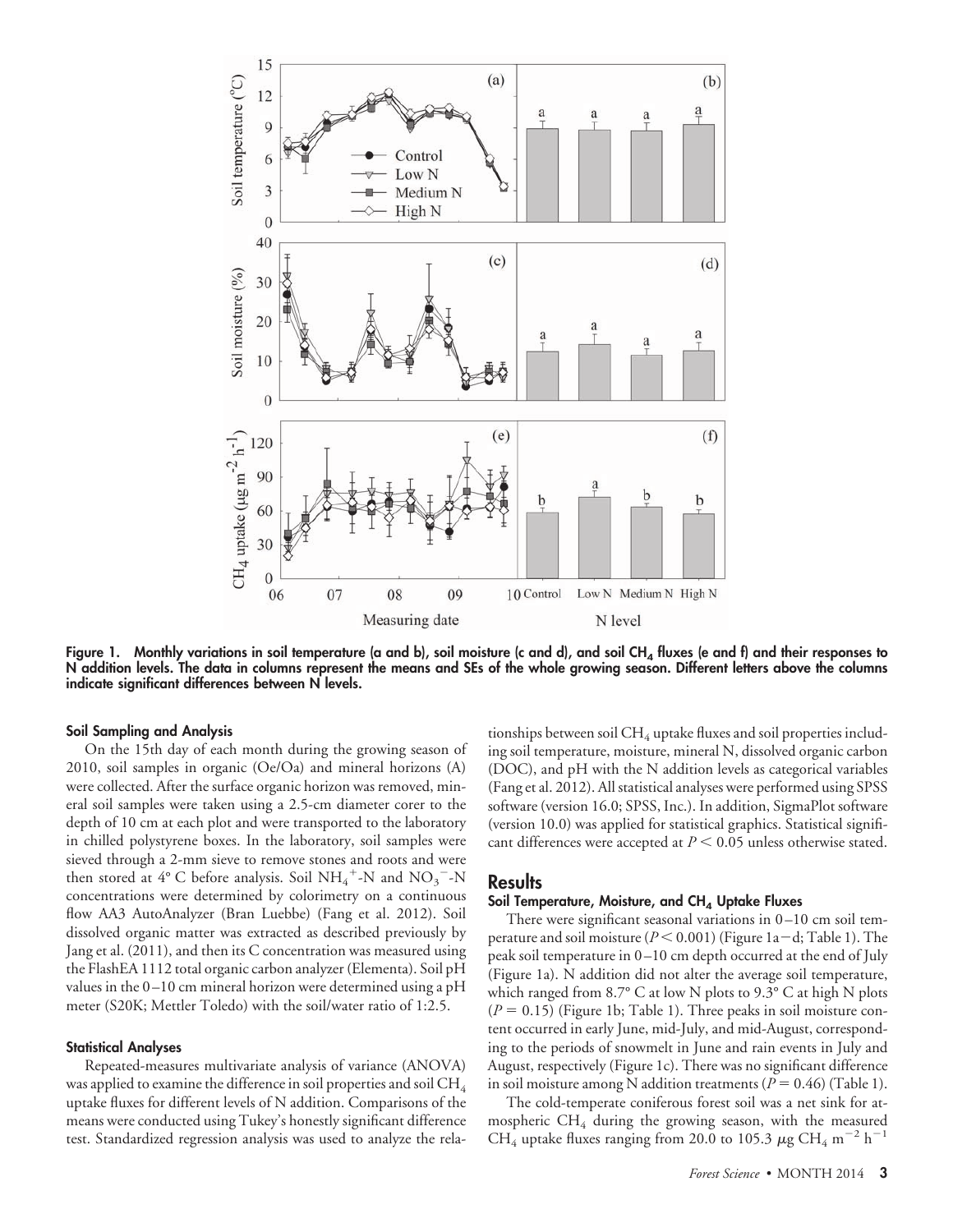|                                            |                                                                        |                                                                                                                                                                                                                                                                                                                                        |                                                                                                                                                                                                 |                                                                                                                                                                                                                             | $\mathcal P$ value                                                                                                                                                             |                                                                                  |                                                                                         |                                                                 |                          |                      |
|--------------------------------------------|------------------------------------------------------------------------|----------------------------------------------------------------------------------------------------------------------------------------------------------------------------------------------------------------------------------------------------------------------------------------------------------------------------------------|-------------------------------------------------------------------------------------------------------------------------------------------------------------------------------------------------|-----------------------------------------------------------------------------------------------------------------------------------------------------------------------------------------------------------------------------|--------------------------------------------------------------------------------------------------------------------------------------------------------------------------------|----------------------------------------------------------------------------------|-----------------------------------------------------------------------------------------|-----------------------------------------------------------------|--------------------------|----------------------|
|                                            |                                                                        |                                                                                                                                                                                                                                                                                                                                        |                                                                                                                                                                                                 |                                                                                                                                                                                                                             |                                                                                                                                                                                | Soil $NH_4$ <sup>+</sup> -N                                                      |                                                                                         | Soil $NO3 - N$                                                  |                          | Soil DOC             |
| Source of variation                        | $CH_4$ flux                                                            | Soil temperature                                                                                                                                                                                                                                                                                                                       | Soil moisture                                                                                                                                                                                   | Soil pH                                                                                                                                                                                                                     | Original                                                                                                                                                                       | Minimal                                                                          | Original                                                                                | Minimal                                                         | Original                 | Minimal              |
| Month<br>N level<br>Month $\times$ N level | < 0.001<br>0.032<br>0.66                                               | < 0.001<br>0.15<br>0.99                                                                                                                                                                                                                                                                                                                | < 0.001<br>0.46<br>0.94                                                                                                                                                                         | < 0.001<br>< 0.001<br>< 0.001                                                                                                                                                                                               | 0.001<br>0.86<br>0.43                                                                                                                                                          | < 0.001<br>0.14<br>0.73                                                          | 0.17<br>0.31<br>0.67                                                                    | 0.001<br>0.005<br>0.99                                          | < 0.001<br>0.001<br>0.37 | 0.72<br>0.02<br>0.98 |
|                                            | Soil $NO_3^-N$ (mg $kg^{-1}$ )<br>Soil $NH_4$ $^+N$ (mg $\rm kg^{-1})$ | $\,$ $\,$<br>6<br>a<br>$\overline{4}$<br>aa<br>$\overline{2}$<br>h<br>$\mathbf{0}$<br>400<br>300<br>ab<br>a<br>200<br><b>Tab</b><br>lab<br>100<br>$\theta$<br>2500<br>$\frac{2500}{\text{kg}}$<br>$\frac{1}{2000}$<br>$\frac{1}{2000}$<br>$\frac{1}{2000}$<br>$\frac{1}{2000}$<br>$\frac{500}{200}$<br>$\mathbf{a}$<br>$-ab$<br>b<br>a | a<br>$b^{\dagger}$<br>$\underline{a}$<br>a<br>ab<br>а<br>a<br>$\mathrm{C}\mathrm{K}$<br>Low N<br>Medium N<br>High N<br>a <sub>1</sub><br>a<br>a<br>a<br>аa<br>a<br>a<br>$\mathsf{D}$<br>ab<br>a | Soil $NO3-1N$ (mg kg <sup>-1</sup> )<br>(a)<br>a<br>a<br> a<br>$\mathbf{a}$<br>Soil NH <sub>4</sub> <sup>+</sup> -N (mg kg <sup>-1</sup> )<br>(c)<br>$a^{a}_{\mathbb{I}\mathbb{I}}^{a}$<br>(e)<br>$a^a_{\top}$<br>ab,<br>bl | 0.8<br>0.6<br>a<br>0.4<br>a<br>a<br>0.2<br>0.0<br>40<br>30<br>$20\,$<br>10<br>$\mathbf{0}$<br>400<br>Soil DOC (mg kg-1)<br>300<br>300<br>300<br>300<br>300<br>a<br>a<br>a<br>a | a<br>lbb<br>∣ab<br>$\mathbf{h}$<br>ab.<br>ab<br>ab<br>ab<br>$\underline{a}$<br>b | a<br>a<br>∥ab<br>ab<br>b<br>h<br>aaa<br>a<br> ab<br>   b<br>$ab_{\tau^-}^a$<br>.<br>_ab | $_{a}^{(b)}$<br>$rac{b}{1}$<br>(d)<br>aa<br>(f)<br>$a_a$<br>⊥ab |                          |                      |

Table 1. Results of repeated-measures ANOVAs on the effects of month, N level, and their interactions on soil CH<sub>4</sub> flux and soil variables.

**Figure 2. Monthly variations in soil mineral N and DOC concentrations at the organic (a, c, and e) and mineral horizons (b, d, and f) and their responses to N addition levels. Different letters above the columns indicate significant differences between N levels.**

Jun

Jul

Aug Month

May

Sep Mean

(Figure 1e). The seasonal variation in soil  $CH_4$  uptake fluxes was significant  $(P < 0.001)$  (Table 1), and the maximum and minimum fluxes occurred in early September and early June, respectively (Figure 1e). In addition, a significant difference was detected in the soil CH<sub>4</sub> uptake fluxes among the N addition treatments ( $P = 0.032$ ) (Table 1), with the greatest  $CH_4$  uptake flux in the low N treatment (Figure 1f).

May Jun Jul Aug

Month

#### **Soil Mineral N and DOC Concentrations**

With the exception of soil  $NO<sub>3</sub><sup>-</sup> - N$  concentrations in organic horizon, soil  $\mathrm{NO_3}^{-}$ -N and  $\mathrm{NH_4}^{+}$ -N concentrations exhibited significant monthly variations ( $P = 0.001$ ,  $P < 0.001$ , and  $P = 0.001$ ) (Figure 2a–d; Table 1) in both soil horizons. Furthermore, mineral N concentrations spiked in July or August, time points corresponding to high soil temperature. In the control plots, the averages of soil  $\overline{NO}_3$ <sup>-</sup>-N and  $\overline{NH}_4$ <sup>+</sup>-N concentrations were 2.1 and 100.4 mg  $kg^{-1}$  in the organic horizon and 0.3 and 17.2 mg  $kg^{-1}$  in the mineral horizons, respectively (Figure 2a–d). More than 97% of mineral N in the boreal soil was  $NH_4^+$ -N. In the first growing season of N addition, low N rather than medium or high N significantly increased soil  $NO<sub>3</sub><sup>-</sup>-N$  concentrations in the mineral horizon by 78%  $(P = 0.005)$  (Figure 2b; Table 1). However, there was

no difference in NH<sub>4</sub><sup>+</sup>-N concentration for all N treatments ( $P =$ 0.86 and  $P = 0.14$ ) (Figure 2c–d; Table 1).

Sep Mean

Soil DOC concentrations in the organic horizon showed a significant monthly variation with the maximum occurring in July ( $P$ < 0.001) (Figure 2e-f; Table 1). At the control plots, the averages of soil DOC concentrations were 859.2 and 218.0 mg  $\text{kg}^{-1}$  in organic and mineral horizons, respectively (Figure 2e–f). N addition significantly increased soil DOC concentration in both organic and mineral horizons, and the differences between low N, medium N, and control were significant ( $P = 0.001$  and  $P = 0.02$ , respectively) (Figure 2e–f; Table 1). The increases in DOC induced by N addition ranged from 11.9 to 41.1% in the organic horizon and from 4.1 to 20.9% in the mineral horizon (Figure 2e–f).

#### **Soil pH Values**

Multivariate ANOVA results indicated that both month and N addition level significantly affected soil pH values, with a significant interaction between month and N level  $(P < 0.001)$  (Table 1). Soil pH values in the 0–10 cm mineral horizon ranged from 4.9 to 5.2, with an average of 5.0. Interestingly, we found that N addition led to significant soil acidification, with medium and high N reducing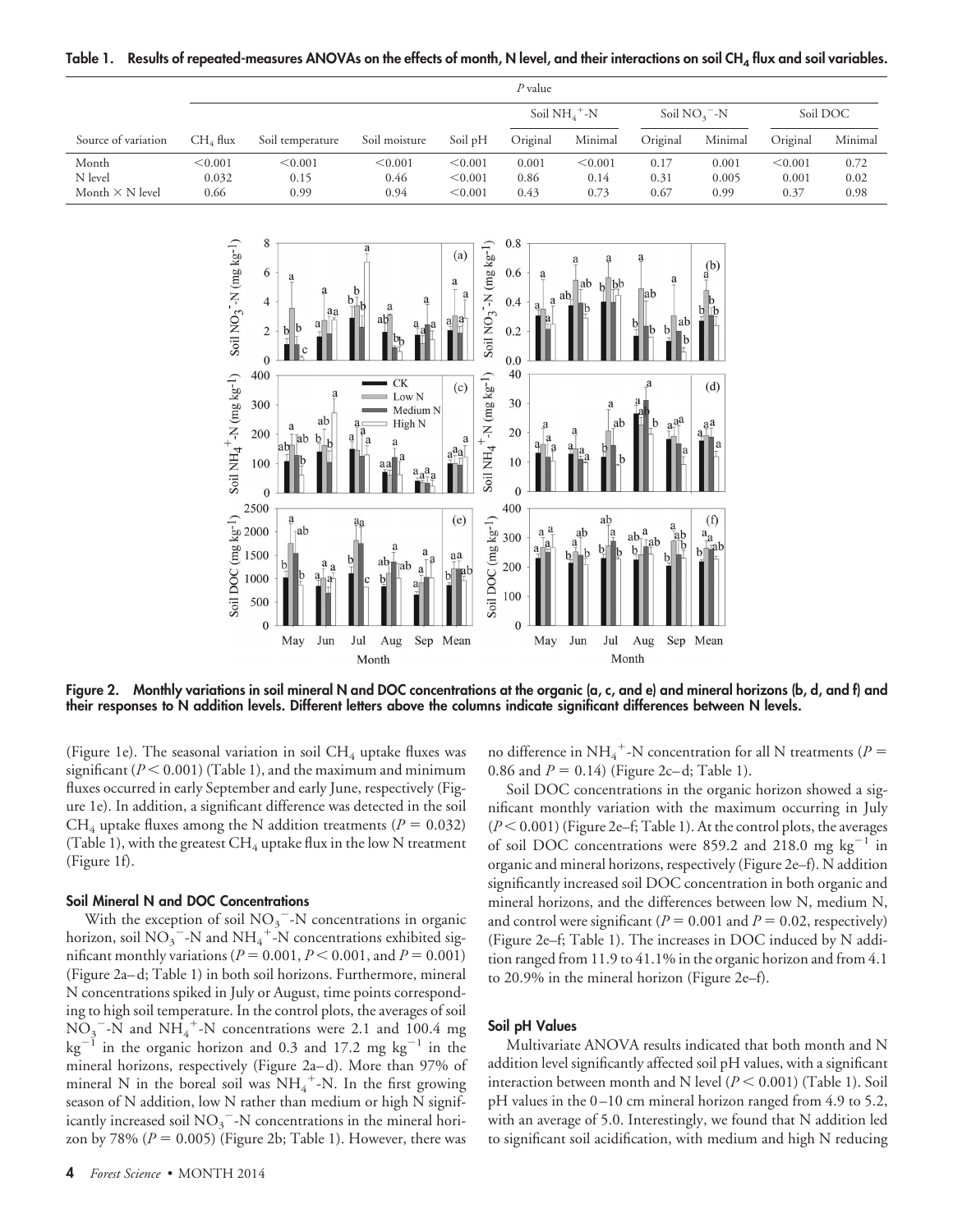

**Figure 3. Monthly variations in soil pH values at 0 –10 cm mineral horizon and their responses to N addition levels. Different letters above the columns indicate significant differences between N levels.**

Table 2. Regression models between soil CH<sub>4</sub> fluxes and environ**mental variables based on data pooled by all N addition levels.**

| Environmental<br>variable                                                                                                                        | Equation                                                                                                                                                                                                                                                      |                                                    | $P$ value                                                |
|--------------------------------------------------------------------------------------------------------------------------------------------------|---------------------------------------------------------------------------------------------------------------------------------------------------------------------------------------------------------------------------------------------------------------|----------------------------------------------------|----------------------------------------------------------|
| $10 \text{ cm}$ Ts                                                                                                                               | $F_{CH4}$ = 222.57 - 37.05Ts +<br>$1.99Ts^2$                                                                                                                                                                                                                  | 0.301                                              | < 0.001                                                  |
| $10 \text{ cm}$ Ms<br>Soil $NH_4$ <sup>+</sup> -N content<br>Soil $NO3$ <sup>-</sup> -N content<br>Soil DOC content<br>Soil pH value<br>Combined | $F_{CH4}$ = 78.41 - 1.69Ms<br>$F_{CH4} = 64.23 - 0.10NH_{4}^{+}$<br>$F_{CH4}$ = 56.60 + 1.58NO <sub>3</sub> <sup>-</sup><br>$F_{CH4}$ = 52.19 + 0.012DOC<br>$F_{CH4}$ = 196.73 - 27.62 pH<br>$F_{CH4} = -0.44Ms - 0.36NH_{4}^{+} +$<br>$0.24NO3- + 0.37DOC +$ | 0.393<br>0.236<br>0.213<br>0.204<br>0.244<br>0.543 | < 0.001<br>0.001<br>0.003<br>0.004<br>< 0.001<br>< 0.001 |
|                                                                                                                                                  | $0.29$ low N                                                                                                                                                                                                                                                  |                                                    |                                                          |

Ts soil temperature; Ms, soil moisture.

soil pH values in mineral horizons ( $P < 0.001$ ) (Figure 3). The mean soil pH value at high N plots decreased by about 0.4 unit compared with the control (Figure 3).

#### **Relationships Between Soil CH4 Uptake Fluxes, and Soil Properties**

The correlation between soil  $CH_4$  uptake fluxes and soil temperature could be characterized using a quadratic equation; the critical temperature at the negative apex of the regression was about 9° C  $(r^2 = 0.301, P < 0.001)$  (Table 2; Figure 4a). Soil CH<sub>4</sub> fluxes were negatively correlated with soil moisture, pH, and  $\mathrm{NH}_4^+$ -N contents  $(r^2 = 0.393, 0.244,$  and 0.236, respectively,  $P < 0.001$ ) (Table 2; Figure 4b–d), and positively associated with soil DOC and soil  $NO_3$ <sup>-</sup>-N concentrations ( $r^2$  = 0.213 and 0.204, respectively, *P* < 0.01) (Figure 4e–f). All significant continuous variables and categorical variables explained more than 54.3% of the variation in soil  $CH<sub>4</sub>$  uptake fluxes (Table 2). Multiple stepwise regression analysis revealed that soil  $CH_4$  uptake fluxes were mainly controlled by soil moisture followed by DOC and mineral N (Table 2). Taking N levels as categorical variables, we found that soil  $CH_4$  uptake fluxes were positively correlated with low N and not related to medium and high N.

# **Discussion**

#### Effects of N Addition on Soil CH<sub>4</sub> Uptake Fluxes

The rate of atmospheric N deposition in the boreal forest area of the Great Xin'an Mountain was estimated to be 8.5 kg N ha $^{-1}$  $year<sup>-1</sup>$ , which was slightly higher than the rates of boreal forests in Scandinavia, Canada, and Alaska (Lü and Tian 2007). Low-level N deposition input increased the N availability of the boreal forest and then affected other soil properties and soil  $CH_4$  uptake. During the growing season, the cold-temperate coniferous forest soil in the Great Xing'an Mountain region was a significant sink for atmospheric CH<sub>4</sub> with the average magnitude of 58.49  $\mu$ g CH<sub>4</sub> m<sup>-2</sup>  $\rm h^{-1}.$  We did not measure soil CH<sub>4</sub> fluxes in the nongrowing season because of very low temperature and soil freezing. One of our previous studies had shown that gas exchange between soil and atmosphere was weak in winter (Fang et al. 2010). Most studies reported that elevated atmospheric N deposition or fertilization inhibited atmospheric  $CH_4$  oxidation and decreased net  $CH_4$  uptake in forest soils (Castro et al. 1995, Sitaula et al. 1995, Steinkamp et al. 2001, Gulledge et al. 2004, Chan et al. 2005, Maljanen et al. 2006, Zhang et al. 2008, Basiliko et al. 2009). Three mechanisms have been proposed for the partial inhibition of  $CH_4$  uptake by welldrained soils in response to increased N inputs: competitive inhibition of  $CH_4$  monooxygenase; toxic inhibition by hydroxylamine (NH<sub>2</sub>OH) and nitrite (NO<sub>2</sub><sup>-</sup>) produced via NH<sub>4</sub><sup>+</sup> oxidation; and osmotic stress due to high concentrations of  $NO_3^-$  and/or  $NH_4^+$ (Schnell and King 1994, Bradford et al. 2001, Bodelier and Laanbroek 2004, Reay and Nedwell 2004). However, in our study N addition slightly promoted soil  $CH_4$  uptake fluxes. Our results were consistent with findings of some other studies from boreal forests (Whalen and Reeburgh 2000, Saari et al. 2004, Maljanen et al. 2006, Basiliko et al. 2009). For example, Whalen and Reeburgh (2000) reported that high doses of N fertilization application (140–580 kg NH<sub>4</sub><sup>+</sup>-N ha<sup>-1</sup> year<sup>-1</sup>) did not alter CH<sub>4</sub> uptake rates in the boreal forest soil in Alaska, USA. A mechanism proposed to explain this is that the available N concentration in the ecosystem did not meet the threshold of atmospheric N deposition in the high latitudes of the northern hemisphere (Whalen and Reeburgh 2000). Saari et al. (2004) found that 27 years of continuous N addition did not reduce the  $CH_4$  uptake fluxes from the Norway spruce forest soil. Both the in situ measurements of soil  $CH_4$  uptake fluxes and ex situ laboratory incubation showed that N addition with  $NH_4NO_3$ led to increased  $CH_4$  oxidation and uptake in an N-poor boreal forest soil by more than 16.3% (Maljanen et al. 2006). Therefore, we expected that chronic N deposition in boreal forests in the Great Xing'an Mountain region was conductive to increasing  $CH_4$  uptake. Unfortunately, the inherent mechanisms responsible for promoting  $CH_4$  uptake in N-poor boreal forest soils remain unclear.

Recent evidence shows that soil  $NH_4^+$ -N contents were negatively correlated with soil  $CH_4$  uptake fluxes (Zhang et al. 2008, Kim et al. 2012), whereas soil  $\mathrm{NO_3}^{-}$ -N content had either positive or negative effects on soil CH<sub>4</sub> uptake (Jang et al. 2006, Fang et al. 2010). In our study, N addition did not significantly accumulate soil NH $_4^+$ -N, but significantly increased soil NO<sub>3</sub>  $^-$ -N. It was likely that soil  $NH_4^+$  was assimilated by plants (preferred N form) and microbes and oxidized to  $NO<sub>3</sub><sup>-</sup>$ . Furthermore, soil CH<sub>4</sub> uptake fluxes were negatively and positively correlated with soil  $\mathrm{NH}_4^+$ -N and  $NO_3$ <sup>-</sup>-N contents, respectively. The results suggested that the promotion of low N and inhibition of  $\mathrm{NH}_4^+$  of soil  $\mathrm{CH}_4$  uptake fluxes were partly attributed to the accumulation of soil  $\overline{\text{NO}_3}^{-}$ -N.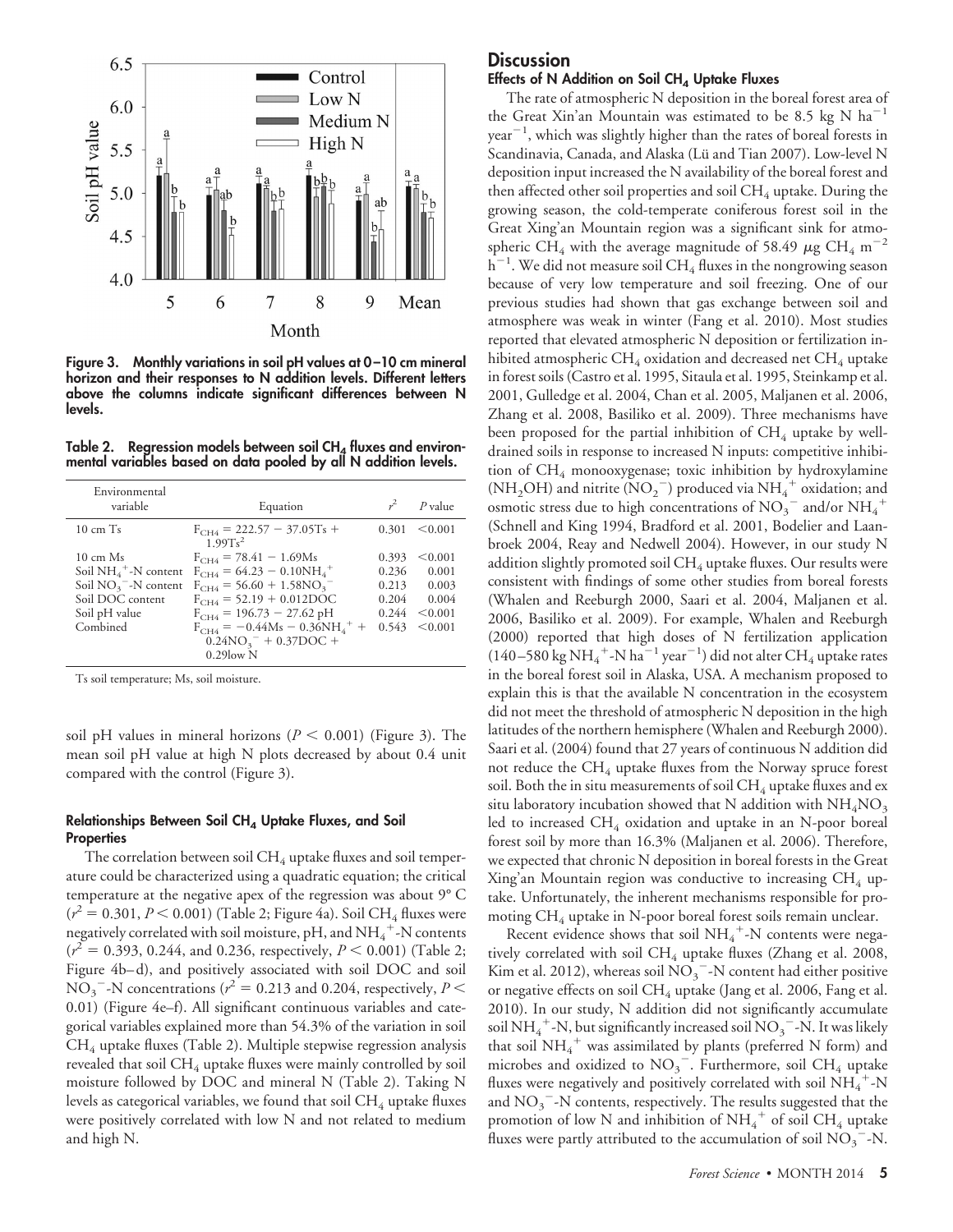

Figure 4. Correlations between soil CH<sub>4</sub> uptake fluxes and environmental variables.

Plant root uptake and soil microbial utilization of  $NH_4^+$ -N prevented significant accumulation of soil  $NH_4^+$ -N, and inhibition of NH $_4^+$  on soil CH $_4$  uptake did not occur. Whalen and Reeburgh (2000) also concluded that N inputs did not influence  $CH_4$  uptake until they significantly increased soil N availability in boreal forest soils. Unfortunately, few studies to explore the promotion of soil  $NO_3$ <sup>-</sup>-N accumulation on the soil CH<sub>4</sub> uptake in N-limiting boreal forests have been conducted. The possible mechanisms responsible for it could be attributed to two aspects (Bodelier and Laanbroek 2004, Bodelier 2011): the  $\mathrm{NO_3}^{-1}$ N relieves N limitation of cell growth and subsequently increases the activity of the methanotrophic community; and  $\text{NO}_3$ <sup>-</sup>-N accumulation interferes more directly with the synthesis of involved enzymes in the  $CH_4$  oxidation pathway of nitrogen-starved cells. In general,  $NO_3$ <sup>-</sup>-N has been found to be inhibitory only at very high concentrations, which probably gives rise to osmotic effects (Bodelier and Laanbroek 2004). Overall, we suggest that the promotion of soil nitrate accumulation on soil  $CH_4$  uptake was indirect. Soil nitrification consumes soil NH $_4^+$ -N and subsequently accumulates soil NO $_3^-$ -N in mesic condition, and subsequently no NH<sub>4</sub><sup>+</sup>-N accumulation favors soil  $CH_4$  uptake in boreal forests (Fang et al. 2010).

#### **Other Factors Controlling Soil CH<sub>4</sub> Fluxes**

Forest soil  $CH_4$  uptake combines soil  $CH_4$  production and consumption processes and is influenced by many factors such as substrate availability, soil temperature, soil moisture, soil pH, soil nutrients, and vegetation type (Whalen and Reeburgh 2000). Several studies show that soil moisture content is a major factor controlling

and Conrad 1993, Van den Pol-van Dasselaar et al. 1998, Stein and Hettiaratchi 2001, Dijkstra et al. 2010, Kim et al. 2012) and is negatively correlated with soil  $CH_4$  uptake in boreal, temperate, and subtropical forest soils (Bowden et al. 1998, Zhang et al. 2008, Fang et al. 2010). N fertilizer application generally increases plant primary production and ecosystem evapotranspiration (Sonnleitner et al. 2001) and can increase rather than decrease soil moisture, depending on ecosystem types (Inouye 2006, Fang et al. 2012). Soil moisture alters soil  $CH_4$  production and oxidation rates through changing soil aeration, redox potential, and diffusion properties of  $CH_4$  and  $O_2$  (Hütsch et al. 1994). In addition, soil moisture can indirectly affect soil  $\rm CH_{4}$  uptake through altering the composition of soil methane oxidizing bacteria (MOB). When  $CH_4$  is high during a period of high soil moisture, the MOB can grow on the higher  $CH<sub>4</sub>$  and are likely to be stimulated by higher N availability. When  $CH_4$  returns to atmospheric levels, the number of MOB utilizing atmospheric  $CH_4$  is higher, resulting in higher rates (Bodelier 2011). However, N addition did not change soil moisture in our study. Although soil CH<sub>4</sub> fluxes in the boreal forest were dominated by the effects of soil moisture, the changes in soil  $CH_4$  uptake elicited by N addition could not be caused by changes in soil moisture.

 $CH<sub>4</sub>$  production and oxidation (Steudler et al. 1989, Koschorreck

Soil  $CH_4$  uptake was related to the optimal soil temperature when the diffusion rates of  $CH_4$  and  $O_2$  from the atmosphere into the soil are equal to soil CH<sub>4</sub> and  $\mathrm{O}_2$  consumption (Cai and Yan 1999, Fang et al. 2010). The optimal temperature for soil  $CH_4$ oxidation varies with latitude: about 20–30° C in low-latitude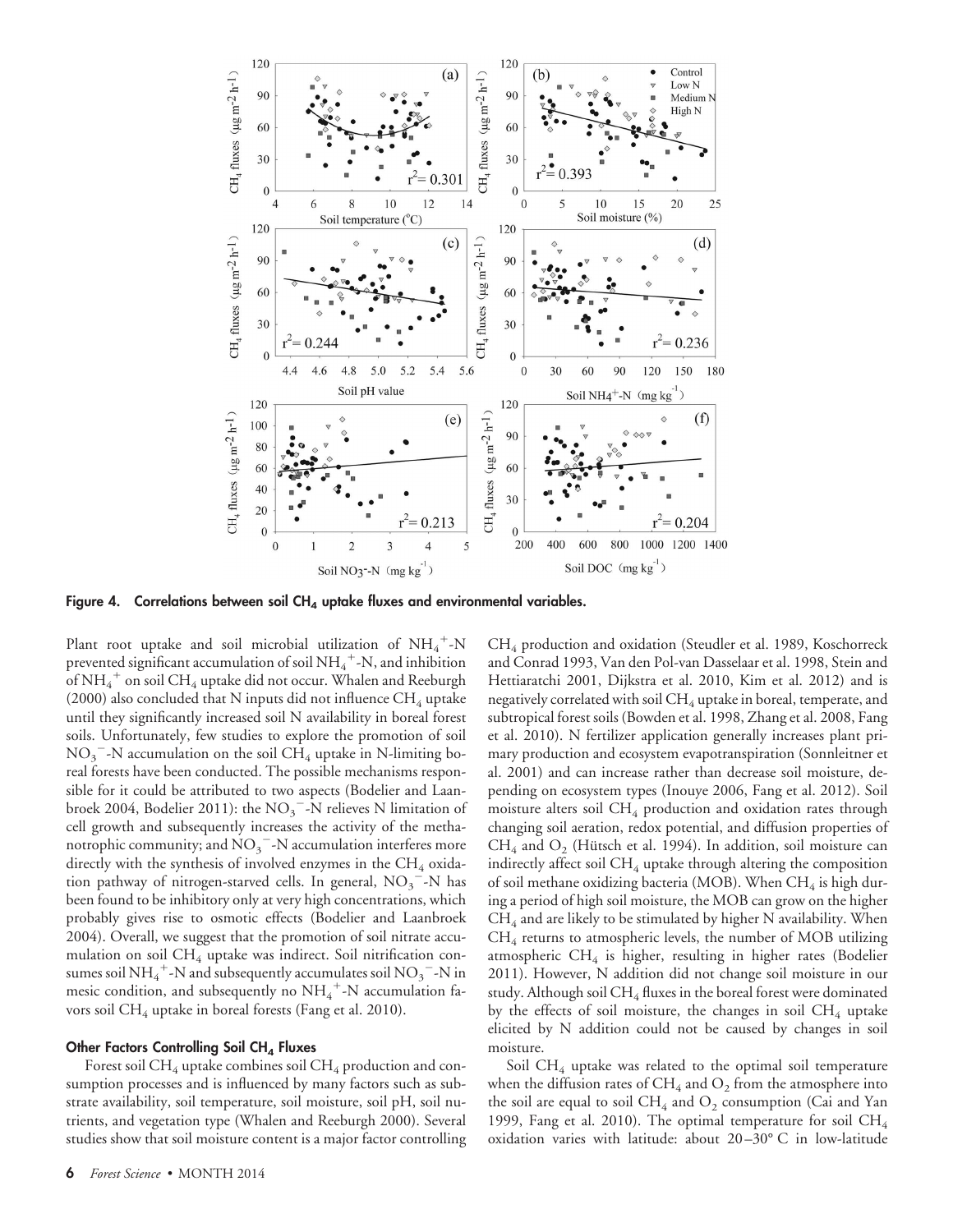regions (Boeckx and VanCleemput 1996, Cai and Yan 1999), 5–25° C in middle-latitude regions (Castro et al. 1995), and 10° C in high-latitude regions (Van den Pol-van Dasselaar et al. 1998). On the contrary, our results showed that soil  $CH_4$  uptake fluxes were positively and negatively related to soil temperature before and after the critical value, respectively, and the soil  $\rm CH_{4}$  uptake was lowest when the temperature was 9° C. Similarly, Castro et al. (1995) observed that temperature was a strong controlling factor of soil CH<sub>4</sub> consumption at low temperatures, but that CH<sub>4</sub> consumption became independent of soil temperature between 10 and 20° C. This may be explained by the shift in the CH<sub>4</sub> and  $O_2$ diffusion potentials or the competition between soil methanotrophs and soil nitrifiers in different soil temperature ranges (Maljanen et al. 2003, Fang et al. 2010). King and Adamsen (1992) convincingly point out that atmospheric  $CH_4$  uptake by soils is controlled by substrate supply rather than enzyme limitation; hence, a limited temperature effect is noted. In our study, the multiple regression analyses suggested that soil temperature was not the main factor controlling  $CH_4$  uptake in the boreal forest soil.

The soil DOC content may affect soil  $CH_4$  uptake and depends on the input from litter decomposition and rhizo-deposition and the output from leaching and microbial utilization (Park and Matzner 2003). DOC is an important organic substrate for methanogens, and the  $CH_4$  they produce provides the substrate for methanotrophs. Therefore, DOC can both negatively and positively affect soil  $CH_4$  uptake. Our results showed that low and medium N significantly increased soil DOC contents in organic and mineral horizons, which was consistent with some results from N manipulation experiments across temperate and subtropical forests (Fang et al. 2009, Xu and Inubushi 2009). For the N-limited boreal forest, N addition largely stimulated the litter decomposition and microbial C substrate utilization, which had been confirmed by the changes in soil  $CO<sub>2</sub>$  fluxes resulting from N addition (Wendu et al. 2012). In addition, we found that the soil DOC concentration had positive effects on  $CH_4$  uptake in the well-drained boreal forest soil. Similarly, Jacinthe and Lal (2006) reported that the oxidation rates of  $CH<sub>4</sub>$  in the reclaimed grassland soils were positively correlated with both water-extracted organic C and  $NH_4^+$ . Using stepwise linear regression, Kim et al. (2012) also found that soil organic carbon content was the second most important factor controlling soil  $CH_4$ uptake after soil moisture. The accumulation of soil DOC induced by N addition could increase substrate availability for methanogens to produce more  $CH_4$  (Segers and Kengen 1998, Bradford et al. 2001). Because the soil  $CH_4$  oxidation rate is generally dominated by the  $CH_4$  concentration in soil profile, the increasing  $CH_4$  concentration will lead to an increased rate of  $CH_4$  oxidation (Dalal et al. 2008).

Finally, soil acidification could also be a driving factor for the changes in soil  $CH_4$  uptake under N addition. According to previous studies, forest soil methanotrophs have an optimal pH ranging from 5.0 to 6.5, and the ability of soil methanotrophs to oxidize atmospheric CH<sub>4</sub> is significantly reduced when pH is  $\leq$  4.0 (Le Mer and Roger 2001, Semenov et al. 2004, Xu and Inubushi 2009). In this study, although medium and high N significantly reduced soil pH values by 0.2 and 0.4 unit, respectively, the pH range for soil  $CH_4$  oxidation was still within the optimal pH range. Therefore, the contribution of soil pH to soil  $CH_4$  uptake was less than those of other factors, and pH variation was not the main factor causing changes in soil  $CH_4$  uptake that resulted from N addition.

Based on the multiple regression results, soil moisture, DOC,

and inorganic N were the dominant factors that controlled soil  $CH_4$ uptake fluxes. These factors only explain about half of the variability in soil  $CH_4$  uptake. Other factors such as soil porosity, soil compactness, and thickness of the organic layer could also affect  $\text{CH}_4$ uptake in the boreal forest soil (Borken and Brumme 2009). Under the scenarios of increasing N deposition, the availability of soil dissolved C and mineral N played more important roles in regulating soil  $CH_4$  uptake in the boreal forest. Furthermore, the molecular mechanisms involved in regulating the effects of experimental N deposition on soil methanotrophic and methanogenic communities should be explored in the future.

### **Conclusions**

A low-level N addition experiment was conducted to evaluate the effects of atmospheric N deposition on soil properties and soil  $CH_4$ uptake fluxes in the boreal forest of the Great Xing'an Mountain region. During the first growing season, we found that N addition with  $NH_4NO_3$  did not significantly lead to soil  $NH_4^+$ -N accumulation, because low N rather than high N tended to increase soil  $NO<sub>3</sub>$ <sup>-</sup>-N and DOC contents. The critical level of N input for the alteration of the soil properties and soil  $CH_4$  uptake is about 20 kg N ha<sup>-1</sup> year<sup>-1</sup> when the ambient atmospheric N deposition rate is considered. In addition,  $CH_4$  uptake in the cold-temperate coniferous forest soil was dominated by soil moisture content followed by soil DOC and mineral N concentrations. It seemed that low-level N addition promoted soil  $CH_4$  uptake fluxes through increasing soil  $NO<sub>3</sub>$ <sup>-</sup>-N and DOC concentrations. The fact that N addition promotes  $CH_4$  uptake implies that the boreal forest may remove more  $CH<sub>4</sub>$  from the atmosphere under future increased nitrogen deposition conditions.

## **Literature Cited**

- ADAMSEN, A.P.S., AND G.M. KING. 1993. Methane consumption in temperate and sub-arctic forest soils—Rates, vertical zonation, and responses to water and nitrogen. *Appl. Environ. Microb.* 59(2):485–490.
- AMBUS, P., AND G.P. ROBERTSON. 2006. The effect of increased N deposition on nitrous oxide, methane and carbon dioxide fluxes from unmanaged forest and grassland communities in Michigan. *Biogeochemistry* 79(3):315–337.
- ARONSON, E.L., AND B.R. HELLIKER. 2010. Methane flux in non-wetland soils in response to nitrogen addition: A meta-analysis. *Ecology* 91(11): 3242–3251.
- BASILIKO, N., A. KHAN, C.E. PRESCOTT, R. ROY, AND S.J. GRAYSTON. 2009. Soil greenhouse gas and nutrient dynamics in fertilized western Canadian plantation forests. *Can. J. For. Res.* 39(6):1220–1235.
- BODELIER, P.L.E. 2011. Interactions between nitrogenous fertilizers and methane cycling in wetland and upland soils. *Curr. Opin. Environ. Sust.* 3(5):379–388.
- BODELIER, P.L.E., AND H.J. LAANBROEK. 2004. Nitrogen as a regulatory factor of methane oxidation in soils and sediments. *FEMS Microbiol. Ecol.* 47(3):265–277.
- BOECKX, P., AND O. VANCLEEMPUT. 1996. Methane oxidation in a neutral landfill cover soil: Influence of moisture content, temperature, and nitrogen-turnover. *J. Environ. Qual.* 25(1):178–183.
- BORKEN, W., AND R. BRUMME. 2009. Methane uptake by temperate forest soils. P. 369–385 in *Functioning and management of European beech ecosystems*, Brumme, R., and P.K. Khanna (eds.). Springer Verlag, Berlin, Germany.
- BOWDEN, R.D., K.M. NEWKIRK, AND G.M. RULLO. 1998. Carbon dioxide and methane fluxes by a forest soil under laboratory-controlled moisture and temperature conditions. *Soil Biol. Biochem.* 30(12):1591–1597.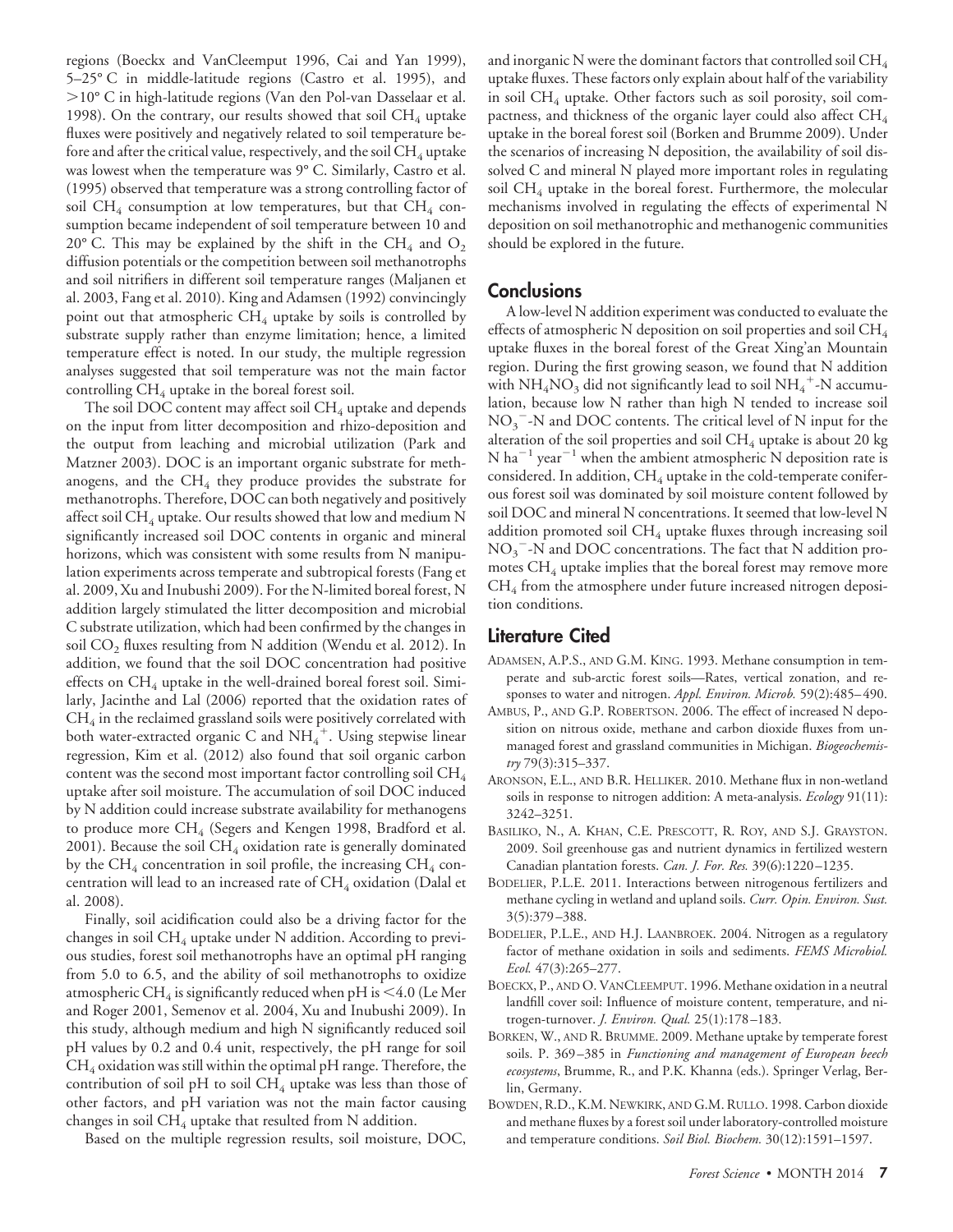- BRADFORD, M.A., P.A. WOOKEY, P. INESON, AND H.M. LAPPIN-SCOTT. 2001. Controlling factors and effects of chronic nitrogen and sulphur deposition on methane oxidation in a temperate forest soil. *Soil Biol. Biochem.* 33(1):93–102.
- CAI, Z.C., AND X.Y. YAN. 1999. Kinetic model for methane oxidation by paddy soil as affected by temperature, moisture and N addition. *Soil Biol. Biochem.* 31(5):715–725.
- CASTRO, M.S., P.A. STEUDLER, J.M. MELILLO, J.D. ABER, AND R.D. BOWDEN. 1995. Factors controlling atmospheric methane consumption by temperate forest soils. *Global Biogeochem. Cycles* 9(1):1–10.
- CHAN, A.S.K., P.A. STEUDLER, R.D. BOWDEN, J. GULLEDGE, AND C.M. CAVANAUGH. 2005. Consequences of nitrogen fertilization on soil methane consumption in a productive temperate deciduous forest. *Biol. Fertil. Soils.* 41(3):182–189.
- DALAL, R., D. ALLEN, S. LIVESLEY, AND G. RICHARDS. 2008. Magnitude and biophysical regulators of methane emission and consumption in the Australian agricultural, forest, and submerged landscapes: A review. *Plant Soil* 309(1):43–76.
- DIJKSTRA, F.A., J.A. MORGAN, D.R. LECAIN, AND R.F. FOLLETT. 2010. Microbially mediated CH<sub>4</sub> consumption and N<sub>2</sub>O emission is affected by elevated  $\mathrm{CO}_2$ , soil water content, and composition of semi-arid grassland species. *Plant Soil* 329(1–2):269–281.
- DUTAUR, L., AND L.V. VERCHOT. 2007. A global inventory of the soil CH<sub>4</sub> sink. *Global Biogeochem. Cycles* 21(4). doi:10.1029/2006GB002734.
- FANG, H.J., S.L. CHENG, G.R. YU, J.J. ZHENG, P.L. ZHANG, M.J. XU, Y.N. LI, AND X.M. YANG. 2012. Responses of  $CO_2$  efflux from an alpine meadow soil on the Qinghai Tibetan Plateau to multi-form and low-level N addition. *Plant Soil* 351(1–2):177–190.
- FANG, H.J., G.R. YU, S.L. CHENG, J.M. MO, J.H. YAN, AND S.G. LI. 2009.<br><sup>13</sup>C abundance, water-soluble and microbial biomass carbon as potential indicators of soil organic carbon dynamics in subtropical forests at different successional stages and subject to different nitrogen loads. *Plant Soil* 320(1–2):243–254.
- FANG, H.J., G.R. YU, S.L. CHENG, T.H. ZHU, Y.S. WANG, J.H. YAN, M. WANG, M. CAO, AND M. ZHOU. 2010. Effects of multiple environmental factors on  $CO<sub>2</sub>$  emission and  $CH<sub>4</sub>$  uptake from old-growth forest soils. *Biogeosciences* 7(1):395–407.
- GALLOWAY, J.N., A.R. TOWNSEND, J.W. ERISMAN, M. BEKUNDA, Z.C. CAI, J.R. FRENEY, L.A. MARTINELLI, S.P. SEITZINGER, AND M.A. SUT-TON. 2008. Transformation of the nitrogen cycle: Recent trends, questions, and potential solutions. *Science* 320(5878):889–892.
- GOWER, S.T., O. KRANKINA, R.J. OLSON, M. APPS, S. LINDER, AND C. WANG. 2001. Net primary production and carbon allocation patterns of boreal forest ecosystems. *Ecol Appl.* 11(5):1395–1411.
- GULLEDGE, J., A.P. DOYLE, AND J.P. SCHIMEL. 1997. Different  $NH_4^+$ -inhibition patterns of soil  $CH_4$  consumption: A result of distinct CH4-oxidizer populations across sites? *Soil Biol. Biochem.* 29(1):13–21.
- GULLEDGE, J., Y. HRYWNA, C. CAVANAUGH, AND P.A. STEUDLER. 2004. Effects of long-term nitrogen fertilization on the uptake kinetics of atmospheric methane in temperate forest soils. *FEMS Microbiol. Ecol.* 49(3):389–400.
- HUTSCH, B.W., C.P. WEBSTER, AND D.S. POWLSON. 1994. Methane oxidation in soil as affected by land-use, soil-pH and N-fertilization. *Soil Biol. Biochem.* 26(12):1613–1622.
- INOUYE, R. 2006. Effects of shrub removal and nitrogen addition on soil moisture in sagebrush steppe. *J. Arid Environ.* 65(4):604–618.
- INTERNATIONAL UNION OF SOIL SCIENCE WORKING GROUP. 2006. *World reference base for soil resources. World Soil Resources report 103.* Food and Agriculture Organization of the United Nations, Rome, Italy. 32 p.
- JACINTHE, P., AND R. LAL. 2006. Methane oxidation potential of reclaimed grassland soils as affected by management. *Soil Sci.* 171(10):772–783.
- JANG, I., S. LEE, J.H. HONG, AND H.J. KANG. 2006. Methane oxidation rates in forest soils and their controlling variables: A review and a case study in Korea. *Ecol. Res.* 21(6):849–854.
- JANG, I., S. LEE, K.D. ZOH, AND H. KANG. 2011. Methane concentrations and methanotrophic community structure influence the response of soil methane oxidation to nitrogen content in a temperate forest. *Soil Biol. Biochem.* 43(3):620–627.
- KIM, Y.S., M. IMORI, M. WATANABE, R. HATANO, M.J. YI, AND T. KOIKE. 2012. Simulated nitrogen inputs influence methane and nitrous oxide fluxes from a young larch plantation in northern Japan. *Atmos. Environ.* 46(1):36–44.
- KING, G.M., AND A.P.S. ADAMSEN. 1992. Effects of temperature on methane consumption in a forest soil and in pure cultures of the methanotroph *Methylomonas rubra*. *Appl. Environ. Microb.* 58(9): 2758–2763.
- KOSCHORRECK, M., AND R. CONRAD. 1993. Oxidation of atmospheric methane in soil–Measurements in the field, in soil cores and in soil samples. *Global Biogeochem. Cycles* 7(1):109–121.
- LU, C.Q., AND H.Q. TIAN. 2007. Spatial and temporal patterns of nitrogen deposition in China: Synthesis of observational data. *J. Geophys. Res. Atmos.* 112(D22):27.
- LE MER, J., AND P. ROGER. 2001. Production, oxidation, emission and consumption of methane by soils: A review. *Eur. J. Soil Biol.* 37(1):25–50.
- MALJANEN, M., H. JOKINEN, A. SAARI, R. STRÖMMER, AND P. MAR-TIKAINEN. 2006. Methane and nitrous oxide fluxes, and carbon dioxide production in boreal forest soil fertilized with wood ash and nitrogen. *Soil Use Manage.* 22(2):151–157.
- MALJANEN, M., A. LIIKANEN, J. SILVOLA, AND P.J. MARTIKAINEN. 2003. Methane fluxes on agricultural and forested boreal organic soils. *Soil Use Manage.* 19(1):73–79.
- MANCINELLI, R.L. 1995. The regulation of methane oxidation in soil. *Annu. Rev. Microbiol.* 49(1):581–605.
- PARK, J.H., AND E. MATZNER. 2003. Controls on the release of dissolved organic carbon and nitrogen from a deciduous forest floor investigated by manipulations of aboveground litter inputs and water flux. *Biogeochemistry* 66(3):265–286.
- REAY, D.S., AND D.B. NEDWELL. 2004. Methane oxidation in temperate soils: Effects of inorganic N. *Soil Biol. Biochem.* 36(12):2059–2065.
- SAARI, A., A. SMOLANDER, AND P. MARTIKAINEN. 2004. Methane consumption in a frequently nitrogen-fertilized and limed spruce forest soil after clear-cutting. *Soil Use Manage.* 20(1):65–73.
- SCHNELL, S., AND G.M. KING. 1994. Mechanistic analysis of ammonium inhibition of atmospheric methane consumption in forest soils. *Appl. Environ. Microbiol.* 60(10):3514–3521.
- SEGERS, R., AND S. KENGEN. 1998. Methane production as a function of anaerobic carbon mineralization: A process model. *Soil Biol. Biochem.* 30(8–9):1107–1117.
- SEMENOV, V.M., I.K. KRAVCHENKO, T.V. KUZNETSOVA, N.A. SEMENOVA, S.A. BYKOVA, L.E. DULOV, V.F. GAL'CHENKO, ET AL. 2004. Seasonal dynamics of atmospheric methane oxidation in gray forest soils. *Microbiology* 73(3):356–362.
- SITAULA, B.K., L.R. BAKKEN, AND G. ABRAHAMSEN. 1995. CH<sub>4</sub> uptake by temperate forest soil—Effect of N input and soil acidification. *Soil Biol. Biochem.* 27(7):871–880.
- SMITH, K., K. DOBBIE, B. BALL, L. BAKKEN, B. SITAULA, S. HANSEN, R. BRUMME, ET AL. 2000. Oxidation of atmospheric methane in Northern European soils, comparison with other ecosystems, and uncertainties in the global terrestrial sink. *Global Change Biol.* 6(7):791–803.
- SOLOMON, S. 2007. *Climate change 2007: The physical science basis: Contribution of Working Group I to the Fourth Assessment Report of the Intergovernmental Panel on Climate Change.* Cambridge University Press, Cambridge, UK. 996 p.
- SONNLEITNER, M.A., M.S. GUNTHARDT-GOERG, I.K. BUCHER-WALLIN, W. ATTINGER, S. REIS, AND R. SCHULIN.2001. Influence of soil type on the effects of elevated atmospheric  $CO<sub>2</sub>$  and N deposition on the water balance and growth of a young spruce and beech forest. *Water Air Soil Poll.* 126(3–4):271–290.